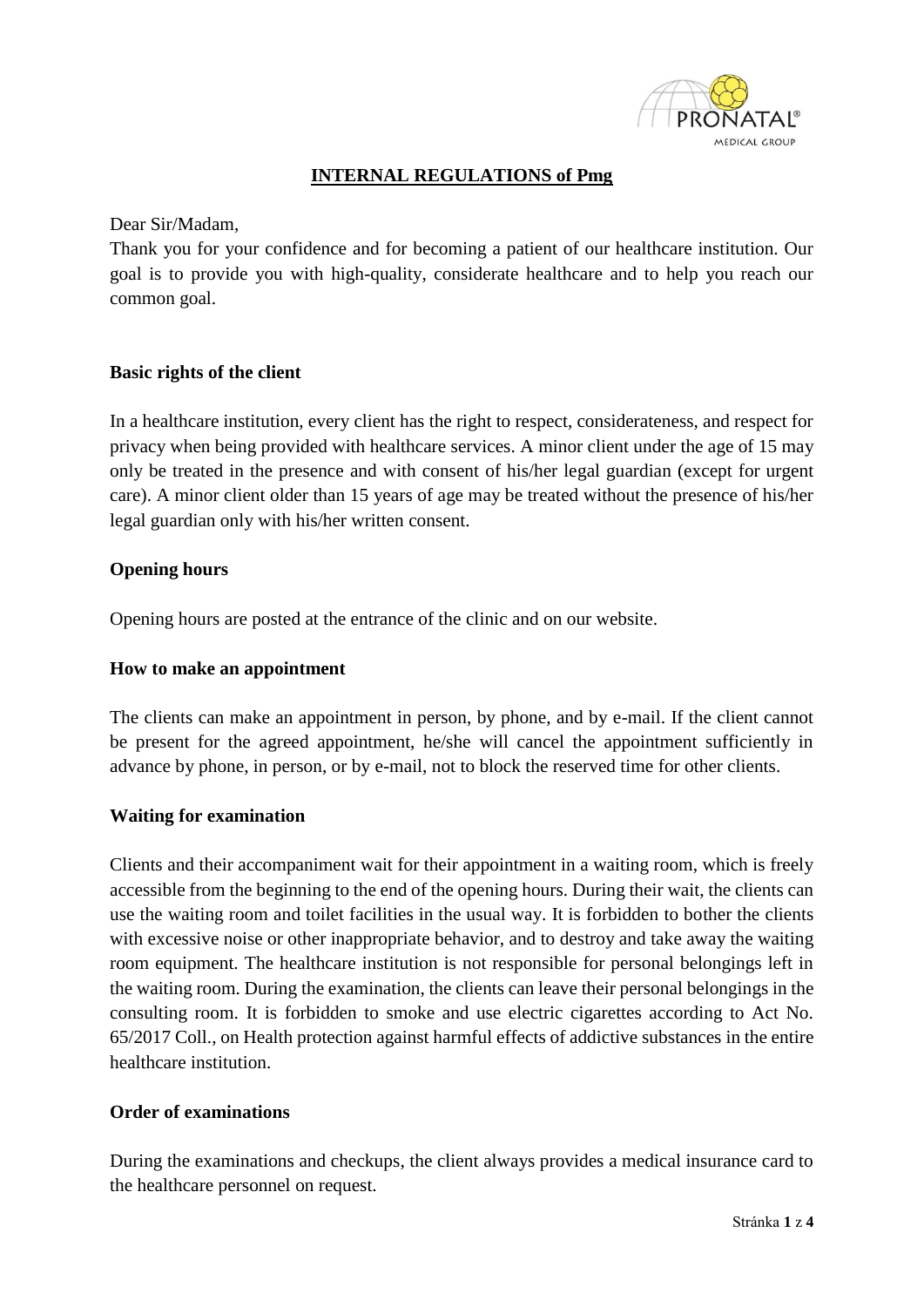

A nurse or a doctor invites clients to enter the consultation room, in accordance with the time of their appointment. Time of appointment is the time from which the clients begin waiting for his/her examination by the doctor. Clients with acute problems are invited to the examination room in order of their arrival or according to the acute condition. The doctor determines the order of the patients according to their acute condition. The healthcare institution employees strive to minimize the waiting time of the clients.

### **Examination**

The examination takes place in an examination room, which the clients enter when invited to. The doctor provides the client with a medical service only with his/her consent, or with the consent of his/her legal representative. Both the physician and the nurse are obliged to keep the medical secret, to use the obtained information only for the provision of health services for the benefit of the client and to provide them only to persons determined by generally binding regulations.

# **Day-case**

Upon arrival, the client presents his/her identity card to be checked with the informed consent, and a valid health insurance card. If the client pays for the health service him/herself (selfpayer), he/she also presents a proof of payment. He/she will also submit the medical documentation required for the treatment, e.g. laboratory results, internist's comment on the treatment, and other. A physician with whom the client signs the informed consent will introduce the treatment to him/her. Prior to entering the designated area, the client places his/her valuable items in lockable cabinets. We recommend to leave valuable items like jewelry, larger amounts of money, credit cards, etc. at home. The healthcare institution is not responsible for their possible loss. During the stay, the client must not take any medication without informing the physician. Any negative feelings or changes in health (pain, feeling sick,…. ) must be reported to the nurse or a doctor at once. The staff will regularly monitor and evaluate the health condition of the client. Rest and silence are indispensable for relaxation after a treatment, therefore clients are required to remain quiet to avoid interfering with other clients that are present. Under certain circumstances, such behavior may be considered a violation of treatment regimen. The client can leave the bed only with a consent of a nurse of a doctor.

During the stay, a team of doctors and healthcare professionals take care of the clients, under the lead of a physician and the nurse in charge.

After the treatment, the clients can leave the healthcare institution only in presence of a person older than 18 years of age (we do not recommend taking public transport).

#### **Treatment regimen**

Treatment regimen is a set of measures and procedures that support the treatment and minimize its possible risks, incl. lifestyle adjustments. The treatment regimen is an integral part of the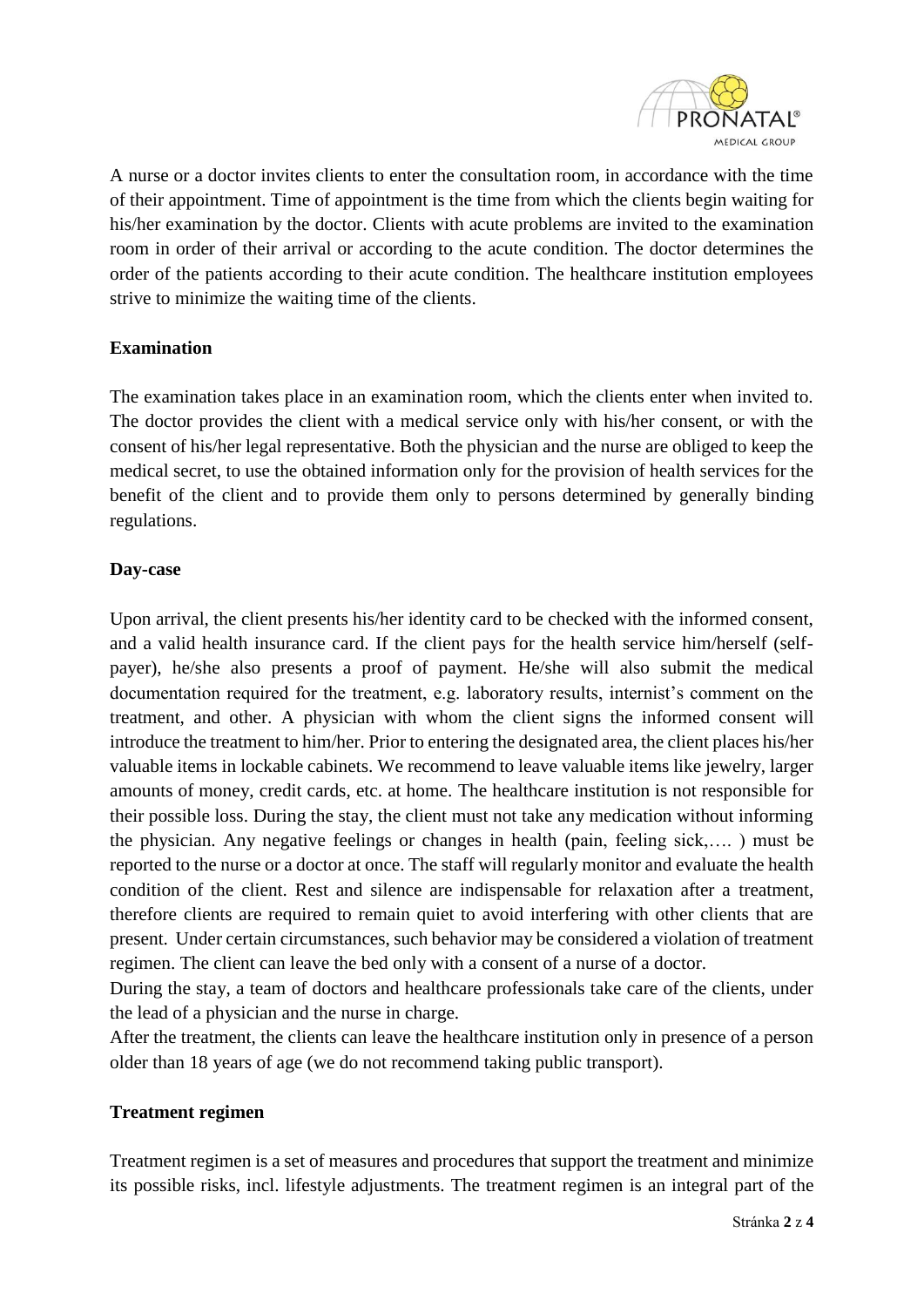

individual healing process (§3 of Act No.372/2011). The obligation to comply with the individual treatment plan and hence with the treatment regimen is stipulated in Section  $\S 41$  of Act No. 372/2011 "On health services and conditions of their observance". A physician provides the treatment regimen for every client individually. The treatment regimen includes all medical procedures such as medication, physical activity, diet, and absence of harmful addictions. The objective is to achieve the best possible effect of the provided healthcare. If the client deliberately and repeatedly, or seriously, interferes with the treatment regiment, the doctor and the health institution cannot take responsibility for the treatment outcome. Such a situation can be a reason for ending the outpatient care in our healthcare institution.

# **Information on health condition**

The client gets information on his/her health condition and needed treatment procedures from a doctor. The doctor will introduce the regimen measures to the client in cooperation with a nurse. The client is entitled to be provided with complete, comprehensible, and exhaustive information. Due to personal data protection, information will be provided only to the client and those persons, who he/she states in writing on a written consent with provision of healthcare services. Information on health condition cannot be provided by phone. Only organizational information can be communicated by phone.

#### **Announcement of changes**

The client shall notify the doctor of every change in health insurance company, type of health insurance, change of residence and phone number, dismissal from institutional treatment, and any serious change in health condition.

# **Medical documentation**

Medical documentation of the client is the property of the health institution. Only the doctor (or other healthcare professional), the client, his/her legal guardian and authorized persons can view the documentation and make copies of it. If the client decides to switch to another healthcare institution, he/she is entitled to request a statement from his/her medical documentation. This statement will be issued to him/her and charged for in accordance with the currently valid pricelist. The statement contains all information necessary to provide further healthcare services to the client.

# **Payment for services**

In addition to standard care covered by public health insurance, our health institution also provides extra care and examinations that are not covered by public health insurance. The pricelist of these performances is placed in the waiting room and on the website of our health institution.